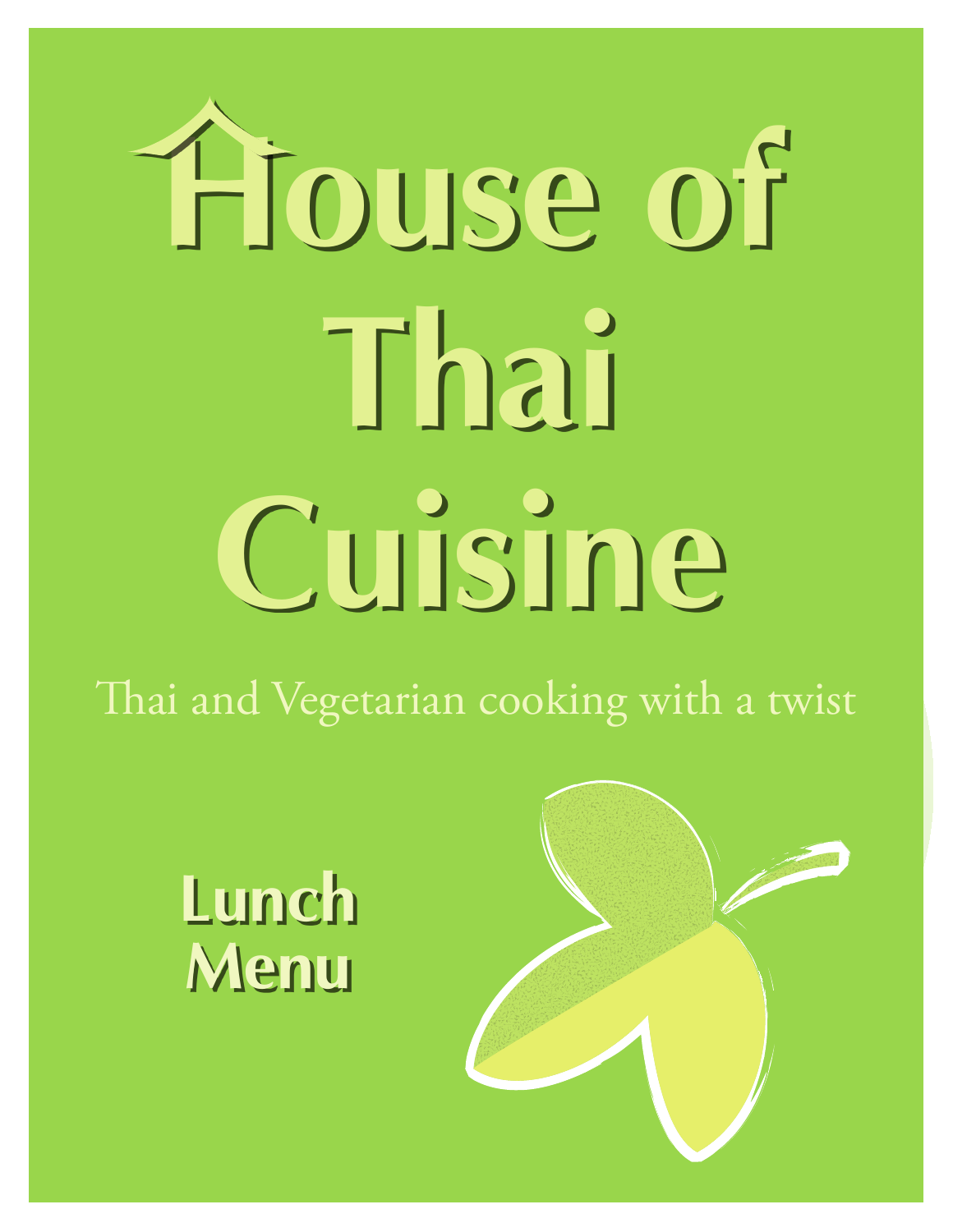## **Appetizers**

| <b>SATAY</b><br>Strips of grilled marinated chicken or beef on skewers served with peanut sauce and cucumber salad                         | 6.95  |
|--------------------------------------------------------------------------------------------------------------------------------------------|-------|
| THAI SPRING ROLL<br>Vegetable and clear noodle wrapped in rice paper served with plum sauce                                                | 4.95  |
| <b>CURRY PUFF</b><br>Puff Pastry stuffed with ground chicken, potatoes, onions and yellow curry powder served with cucumber salad          | 5.95  |
| <b>THAI DUMPLINGS</b><br>Ground chicken and vegetables served with delicious dark brown sauce                                              | 5.95  |
| <b>SQUID RINGS</b><br>Crispy fried calamari served with sweet and sour sauce                                                               | 6.95  |
| <b>FRIED TOFU</b><br>Deep fried tofu served with sweet peanut sauce                                                                        | 5.95  |
| <b>Soups</b>                                                                                                                               |       |
| <b>STOM YUM GOONG</b><br>Shrimp in spicy herbal clear broth with lemon grass, kaffir lime, leaves, mushrooms and lime sauce                | 5.50  |
| <b>STOM YUM KAI</b><br>Chicken in spicy herbal clear broth with lemon grass, kaffir lime, leaves, mushrooms and lime sauce                 | 4.95  |
| <b>STOM KHA KAI</b><br>Chicken in coconut milk, galanga, kaffir lime leaves, mushrooms and lime juice                                      | 5.95  |
| <b>XKING OF THE SEA SOUP</b><br>Seafood combination soup with lemon grass, kaffir lime leaves, mushrooms and lime juice                    | 5.95  |
| <b>TOFU SOUP</b><br>Clear broth soup with tofu and mixed vegetables                                                                        | 4.50  |
| <b>GANG CHUD</b><br>Clear broth filled with tofu, ground chicken and vegetables                                                            | 4.95  |
| Salads                                                                                                                                     |       |
| <b>SBEEF SALAD</b><br>Grilled beef marinated with lime juice, tomato, onions, scallions and cucumber                                       | 11.95 |
| <b>XYUM PED</b><br>Crispy duck marinated with lime juice, onions, scallions, bell peppers, tomato and cashew nuts                          | 11.95 |
| <b>SPICY GROUND PORK (NAM SOD)</b><br>Ground pork cooked well-done with lime juice, ginger, onions, scallions, roasted peanuts and lettuce | 9.95  |

Thai and Vegetarian cooking with a twist

| WE CAN ALTER HOT & SPICY FOOD TO YOUR TASTE |                  |                        |  |
|---------------------------------------------|------------------|------------------------|--|
| $\lambda$ MILD $\lambda$ MEDIUM             | <b>XXX SPICY</b> | <b>XXXX</b> VERY SPICY |  |

Parties of 8 or more - gratuity of 18% will be added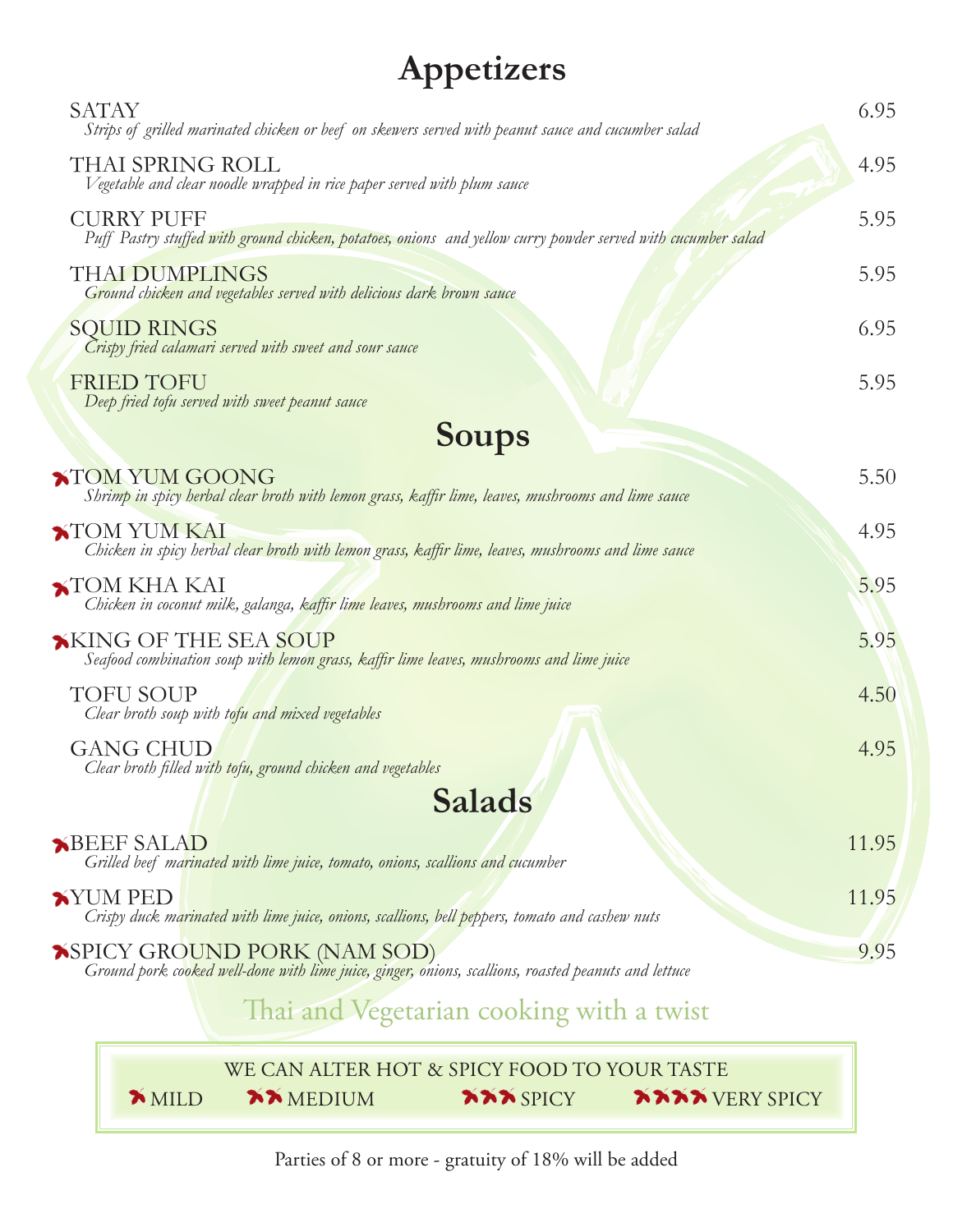## **Lunch Entrees**

Served 11:30 A.M. - 2:30 P.M. | TUES - FRIDAY | All lunch entrees served with salad. **Choice of Chicken, Pork, Vegetable or Tofu - \$7.95 Beef or Shrimp - \$8.95**

RED CURRY *Red curry, coconut milk, bamboo shoots, sweet peas and bell peppers* **XGREEN CURRY** *Spicy and sweet green curry, coconut milk, bamboo shoots, string beans, bell peppers and basil leaves* PAD PRIK KHING *Sautéed prik khing curry paste with string beans, and bell peppers* GARLIC SAUCE *Sautéed with garlic and black pepper over steamed vegetables* GINGER SAUCE *Sautéed with fresh ginger, scallions, onions, mushrooms and bell peppers* PAD PAK *Sautéed mixed vegetables with house special sauce* PHA RAM *Sautéed Thai peanut sauce over vegetables* BASIL SAUCE *Sautéed chili sauce with onions, bell peppers and basil leaves* CASHEW SAUCE *Sautéed cashew nuts with carrots, scallions, bell peppers, onions and celery* CHICKEN BROCCOLI *Sautéed chicken with carrots and broccoli in oyster sauce* SWEET AND SOUR SAUCE *With pineapple, tomatoes, cucumbers, scallions and onions* **Noodles and Fried Rice** All entrees served with salad. **Choice of Chicken, Pork, Vegetable or Tofu - \$7.95 Beef or Shrimp - \$8.95** PAD THAI *Stir fried rice noodles with eggs, bean sprouts, tofu and scallions* PAD KHI MAO *Stir fried broad rice noodles with eggs, onions, bell peppers and basil leaves* SEN LEK KHI MAO *Stir fried rice noodles with eggs, onions, bell peppers and basil leaves* PAD SEE EW *Stir fried broad rice noodles in sweet soy sauce with Chinese broccoli and eggs* **TOM YUM NOODLE SOUP WITH SHRIMP** (8.95) *Rice noodles in spicy clear broth with bean sprouts and scallions* FRIED RICE *Fried rice with eggs, onions, scallions, sweet peas and carrots* BASIL FRIED RICE *Fried rice with eggs, onions, bell peppers, basil leaves and chili sauce* SPECIAL FRIED RICE (8.95) *Fried rice with shrimp, chicken, pork, eggs, onions, scallions, sweet peas and carrots* PINEAPPLE FRIED RICE (8.95) *Fried rice with shrimp, chicken, egg, cashew nuts, onions and scallions* FRIED RICE TA LAY (8.95) *Fried Rice with shrimp, squid, egg, asparagus, onions, bell peppers, basil leaves and chili sauce*